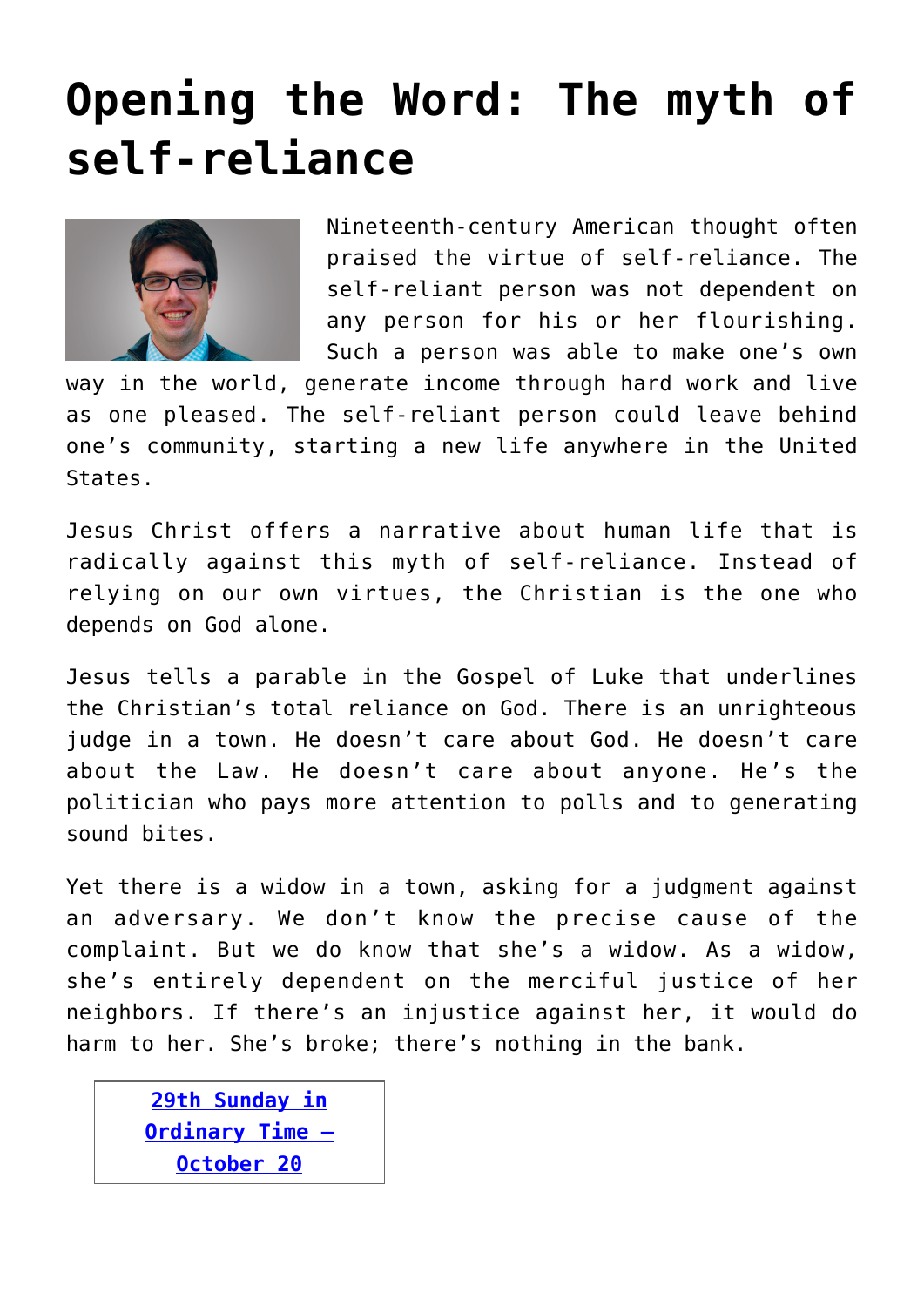Ex 17:8-13 Ps 121:1-2, 3-4, 5-6, 7-8 2 Tm 3:14–4:2 Lk 18:1-8

The judge doesn't respond to the widow, because she's a widow. Remember, he does not fear God including Israel's obliging law to care for the widow and the orphan. He renders her justice because she is persistent. She is reliant on the judge and doesn't give up.

Jesus sees in this widow's attitude the proper disposition each of us should take before God. God, of course, is not an unrighteous judge. God is the most righteous of all judges. God is the one who brought Israel out of slavery in Egypt, who brought Israel into the promised land. God is the one who gives out of love.

And yet few of us possess the attitude of the widow. That's the prophetic quality to this parable in Luke. If a widow can be persistent with an unjust judge, why are we so nonpersistent relative to the mercy of God? Why are we so quick to stop praying, to turn to the virtues of self-reliance rather than obediential fidelity to Jesus Christ?

The entire Church — baptized lay Catholics and clerics alike can fall into this myth of self-reliance.

For one, we can rely more on communication experts and the creation of bureaucracy rather than on divine favor. The Church, as retired Pope Benedict often pointed out, is not an NGO. It is a communion of love, the space where divine favor is offered through the sacramental life. We develop workshops and training sessions. But we forget to raise our hands before the living God, adoring the source of all goodness.

In addition, for many of us, we can forget that Catholic existence is first a gift offered from God. It is not